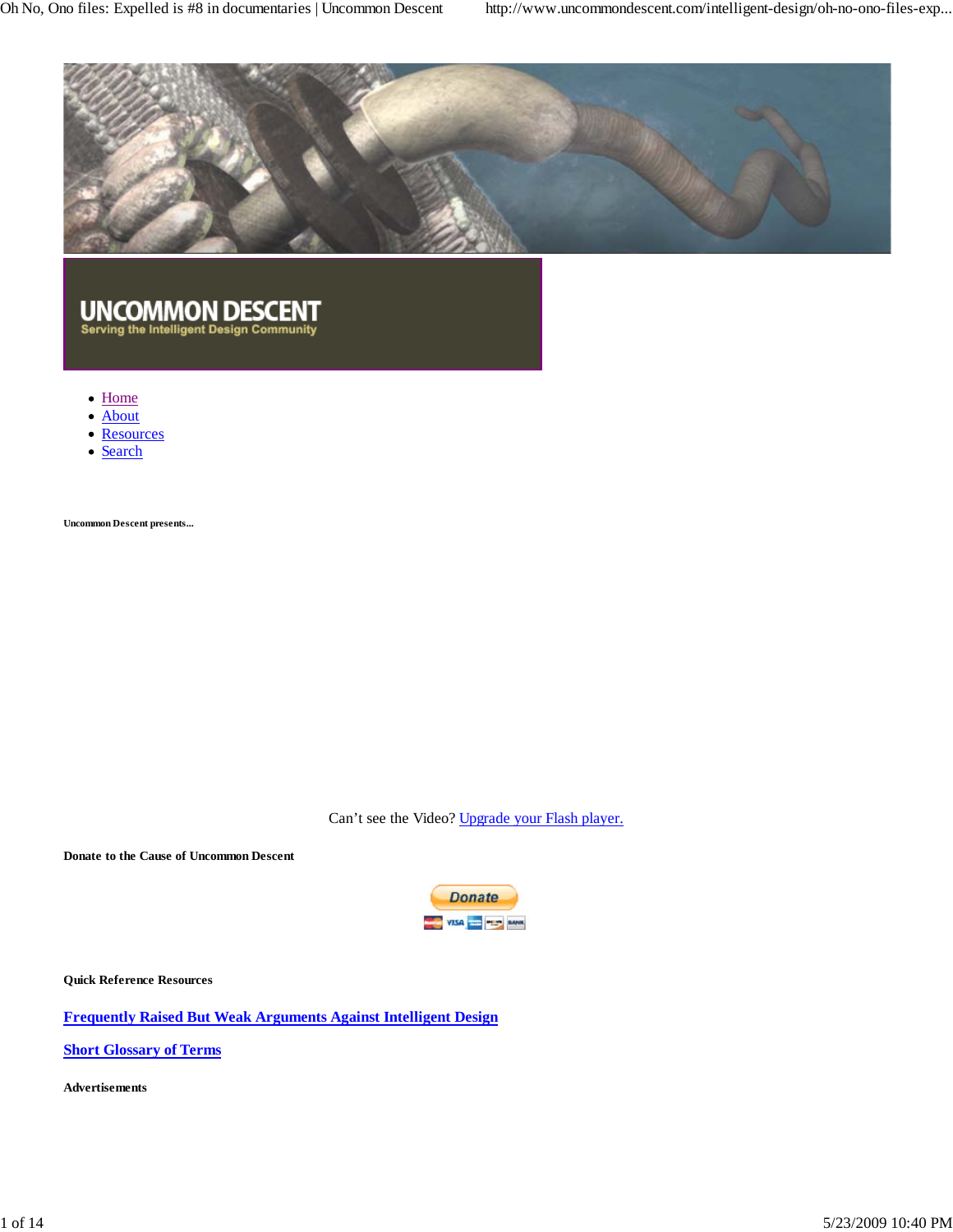- January 2006
- December 2005
- November 2005
- October 2005
- September 2005
- August 2005  $\bullet$
- July 2005  $\bullet$
- June 2005
- May 2005
- April 2005

« Origin of life: Researchers claim... Intelligent Design and GM Crops... »

#### **21 March 2009**

# **Oh No, Ono files: Expelled is #8 in documentaries**

## **O'Leary**

Here's a useful link to the response to efforts to pretend that scientists whose research convinces them that the universe shows evidence of design do not face persecution.

(I've covered the persecution for years. To say it is not happening is, to me, like saying 9-11 didn't happen. It is always possible for an ideologue to construct an alternate reality - a legend in his own mind, in which the event is not happening. He likes his alternate reality, of course.)

[Evil Disco warning]

Most of the falsehoods in circulation about the film can be traced to a website called "Expelled Exposed" set up by the pro-Darwin National Center for Science Education (NCSE) as part of its PR effort to smear the documentary last year. "Expelled Exposed" alleges that Expelled made "dishonest attempts to make mountains out of molehills and to create martyrs where martyrdom does not exist." As John West observed in response, "The basic thrust of ["Expelled Exposed"] seems to be the preposterous claim that pro-ID scientists never, ever face harassment, intimidation, or persecution. Not ever! Scientists who claim otherwise—such as biologist Richard Sternberg, astronomer Guillermo Gonzalez, and Baylor University engineering professor Robert Marks—must be cry-babies or worse. The NCSE's approach is otherwise known as 'blaming the victim.'"

Anyway, this is how the film is doing in DVD:

Amazon.com Sales Rank: #294 in Movies & TV (See Bestsellers in Movies & TV)

Popular in these categories: (What's this?) #8 in Movies & TV > Documentary #70 in Movies & TV > Comedy

#8 - that's in the Top Ten in docs. Not bad for a film that so many were determined to destroy. Even St. Yoko Ono … wow!



Ads by Google God's Design **ID Theory** Dembski

This entry was posted Saturday, March 21st, 2009 at 9:23 pm and is filed under Intelligent Design. Both comments and pings are currently closed.

26 Responses

1

Kevin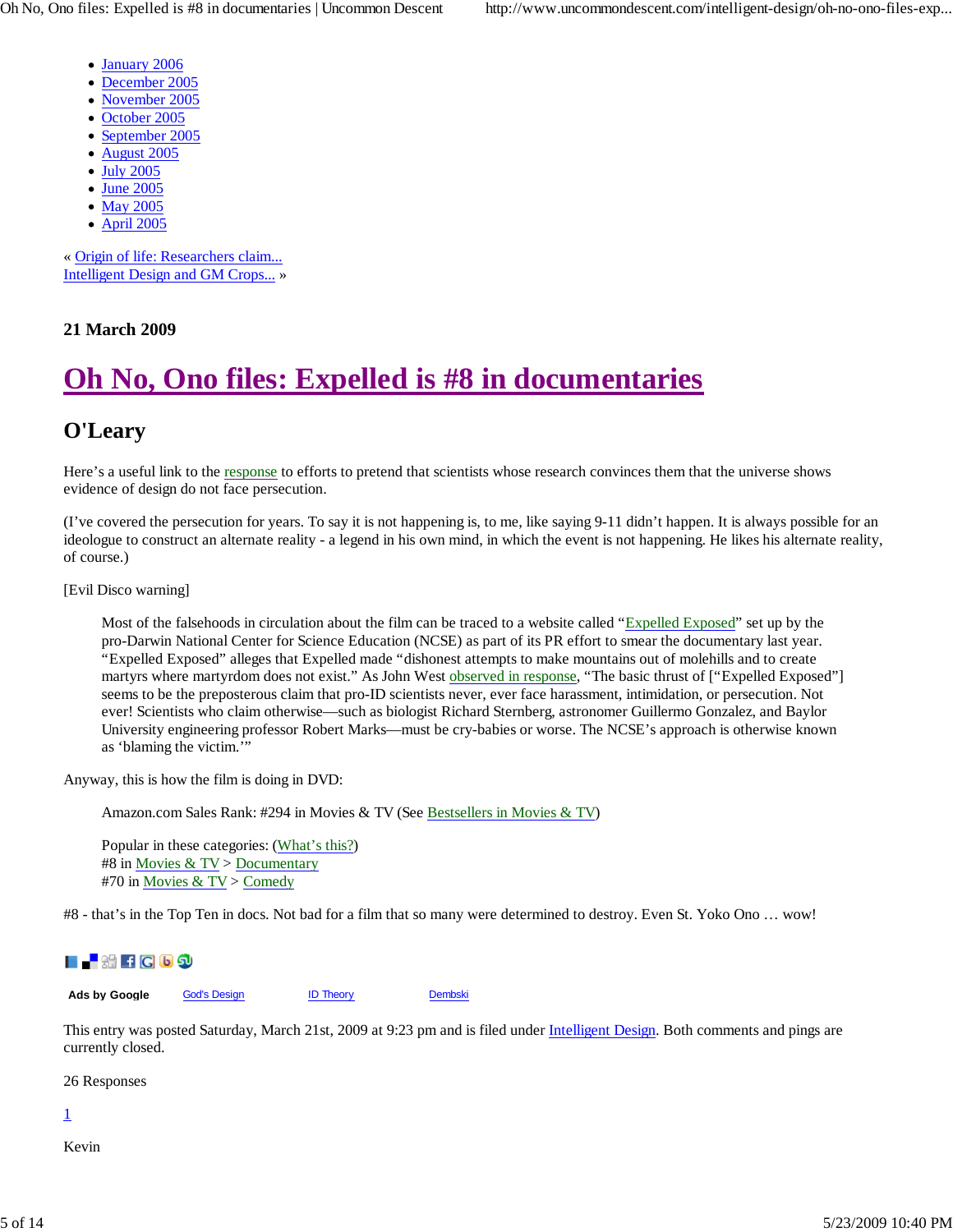Oh No, Ono files: Expelled is #8 in documentaries | Uncommon Descent http://www.uncommondescent.com/intelligent-design/oh-no-ono-files-exp...

03/22/2009

7:13 am

The Da Vinci Code has sold 60 million copies.

It's still shit.

#### 2

critiacrof

03/22/2009

12:33 pm

I just finished watching "Proving ID = Creationism" on http://www.expelledexposed.com/. Their logic is just ridiculous. When you change words in a text the meaning of the text changes also. So you can't say the word creationism has the same meaning as ID. They also say the book "evolved". So in their logic evolved means intelligent designed, because each version is designed.

#### 3

#### O'Leary

03/22/2009

3:04 pm

Kevin, DaVinci Code appeals to people who have a psychological need to believe that the important events of history are governed by conspiracies.

There are surely at least 60 million out there with the wherewithal to buy a book.

(Although many people might have bought the book and then dropped it off at the local Sally Ann Thrift Store … = "Such nonsense, honestly!")

critiacrof: Re design vs. creation: Creation assumes an act - in the case of the history of life, presumably a divine one or one done by intelligent aliens.

Design focuses on the detection of patterns that signify intelligence. Such an intelligence may or may not need to use specific acts of creation. That remains to be determined.

Either or both positions might be right or wrong - but one must wonder about the intellectual ability or integrity of people who cannot keep the two straight.

#### 4

David Kellogg

03/22/2009

3:08 pm

Denyse,

DaVinci Code appeals to people who have a psychological need to believe that the important events of history are governed by conspiracies.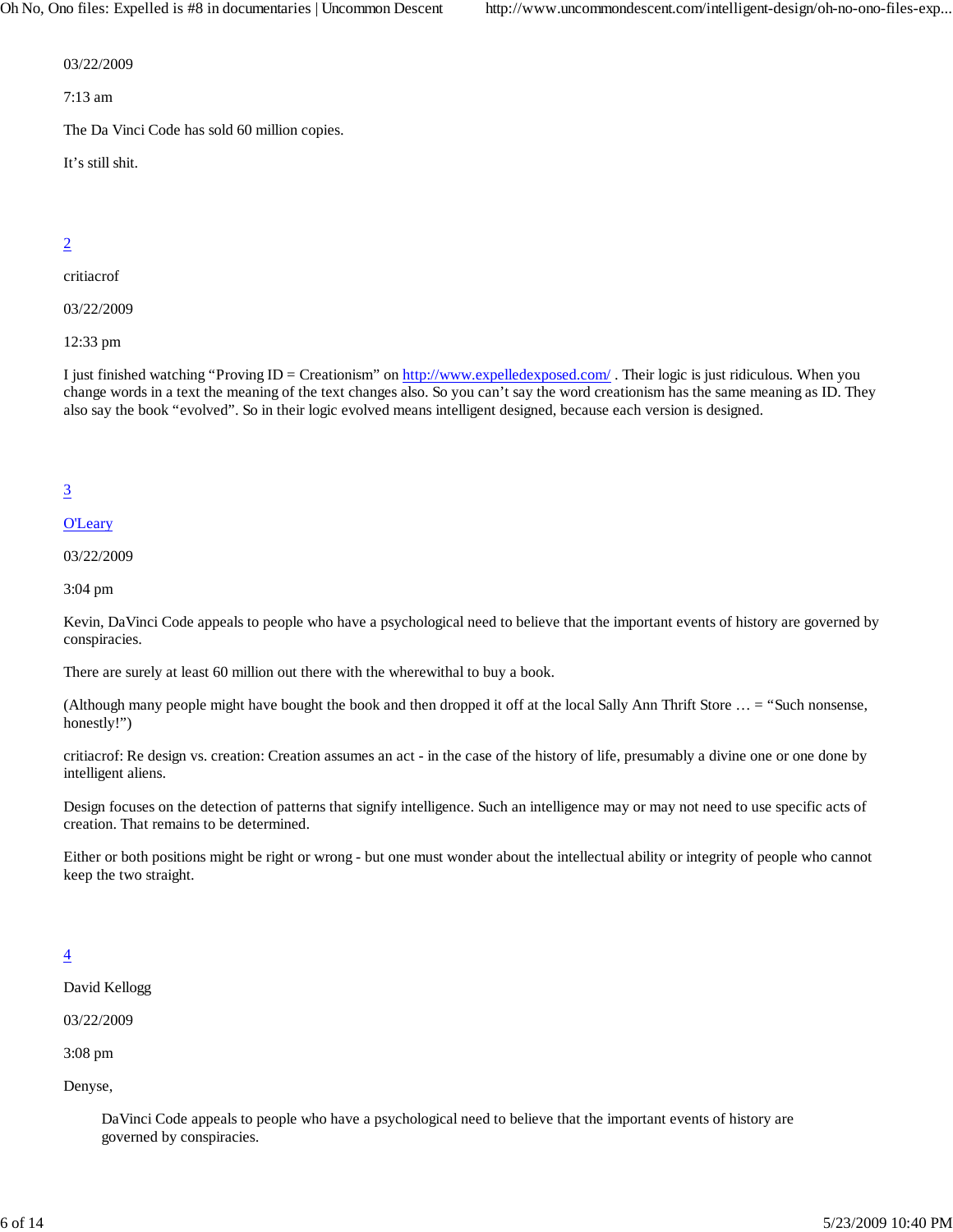True enough. But isn't Expelled basically a conspiracy theory movie, only the alleged conspiracy is of the scientific establishment against intelligent design?

#### 5

#### **O'Leary**

03/22/2009

7:25 pm

David Kellogg, I am astonished that you would think that prejudice against design theorists is considered some kind of a conspiracy.

Far from any idea of conspiracy, the perpetrators parade in public, for approval. And get it from the secular elite.

It is the policy of government-funded organizations, and is openly proclaimed.

Pop science rags emit it without thinking (cf New Scientist).

Darwinist bloggers rant obscenely without public disapproval.

Expelled, in general, simply set down what is really happening, for the record.

I have covered many such events.

Nothing to do with the facts. But everything to do with the best way to keep humans under their control and wring tax money for projects aimed at proving their talking points.

We recently had young idiots in dino suits on the streets of Toronto.

But it is not a conspiracy because the basic message is public: We have power and you don't. And evidence does NOT matter.

Well, evidence DOES matter. They are hopelessly and obviously - and in many cases, despicably - wrong.

So in the end, they will lose, and lose disgracefully.

But - if they can - they will screw whatever they can out of the system before they retire.

We all know this. It isn't news. And it is NOT a conspiracy.

In my view, it is a situation where good citizens must take charge and demand accountability for public funds.

#### 6

David Kellogg

03/22/2009

8:01 pm

Denyse, I certainly don't think the widespread dismissal of ID by mainstream science is a conspiracy. I think it's a consequence of ID's failure to do science.

I think, though, that Expelled presents it in conspiratorial terms: the web site for the movie speaks of a "debate" being "suppressed," that the movie "exposes." The movie, says the website, "reveals some truly shocking answers." All the elements of the scientific establishment are operating together, the movie suggests, to keep the facts from being known. What is this if not a conspiracy?

#### 7

mynym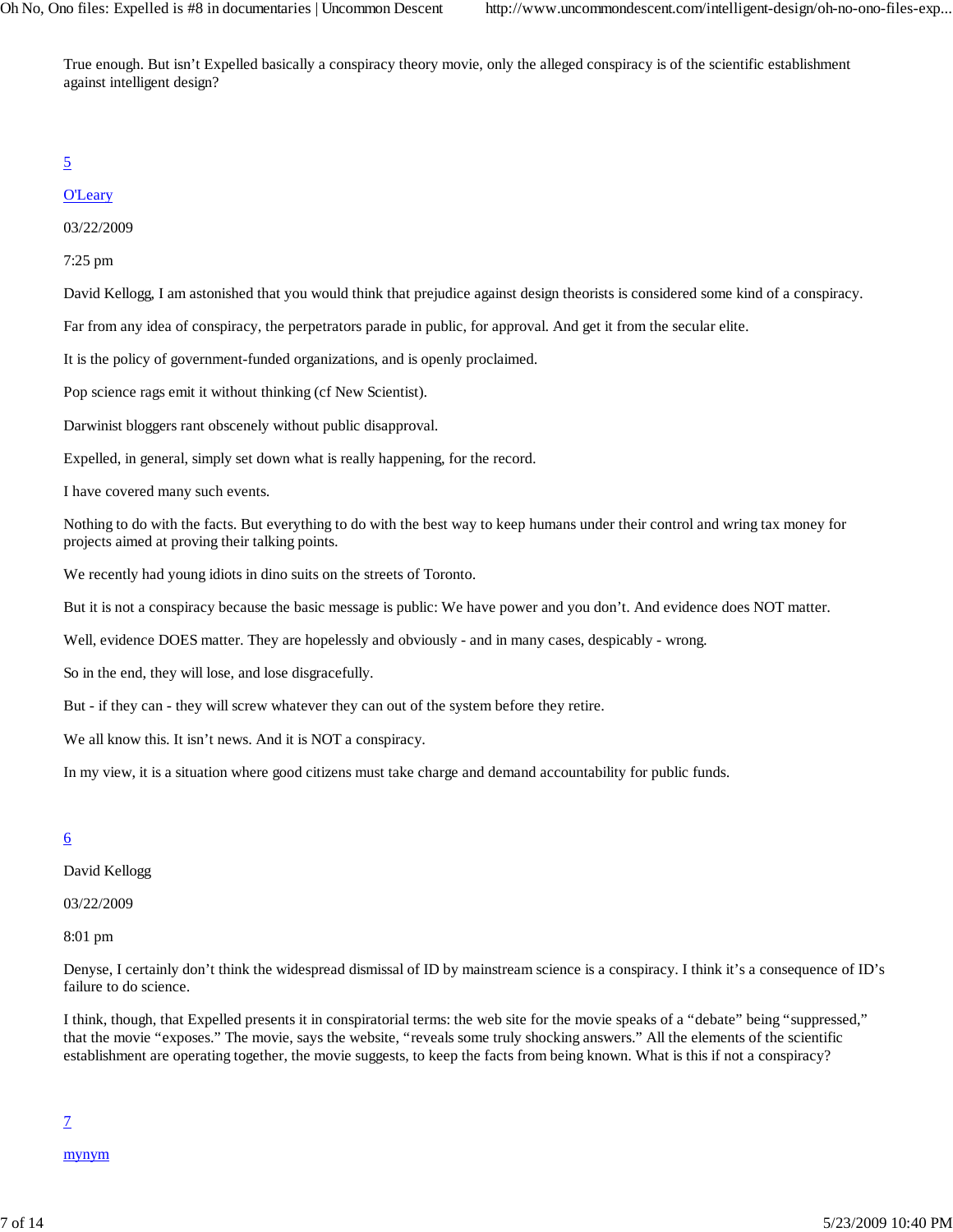03/22/2009

11:02 pm

*…only the alleged conspiracy is of the scientific establishment against intelligent design?*

It's idiotic to argue on the one hand that ID is not science and therefore has no place in scientific discussions while arguing on the other that it is not censored. Why wouldn't it be if it should be?

The general position of the scientific establishment has been that ID should be censored from science because criticism of the "theory of evolution" is like criticizing the theory of gravity. Are you ignorant of the fact that the scientific establishment generally openly says that ID *should* be censored? If they generally say it should be then why deny it if it is?

8

mynym

03/22/2009

11:03 pm

*…only the alleged conspiracy is of the scientific establishment against intelligent design?*

It's inconsistent to argue on the one hand that ID is not science and therefore has no place in scientific discussions while arguing on the other that it is never censored. Why wouldn't it be if it should be? Don't you agree that it should be? After all, the general position of the scientific establishment has been that ID should be censored from science because criticism of the "theory of evolution" is like criticizing the theory of gravity. Are you ignorant of the fact that the scientific establishment generally openly says that ID *should* be censored? If they generally say it should be then why deny it if it is? Of course there is no "alleged conspiracy," the fact that you said that indicates your ignorance.

#### 9

#### mynym

03/22/2009

11:04 pm

Sorry for the double, the site was lagging for so long I thought it didn't go through. I tried to soften it up a little the second time around. ٢

#### 10

#### AmerikanInKananaskis

03/23/2009

12:59 am

Expelled is most certainly NOT propaganda. If it's propaganda, then all COLD, HARD FACTS are propaganda.

Are researchers being expelled for active research into ID? YES. Without exception.

Is this a violation of free speech, and does it make a joke of "academic freedom"? YES.

Does the biochemistry of the cell (as researched by Michael Behe, etc.) prove that ID is scientific and deserves a place at the table? YES.

Do science teachers present both sides of the debate, even though most people want them to? NO.

Do the writers of science textbooks include information about ID or creationism? NO.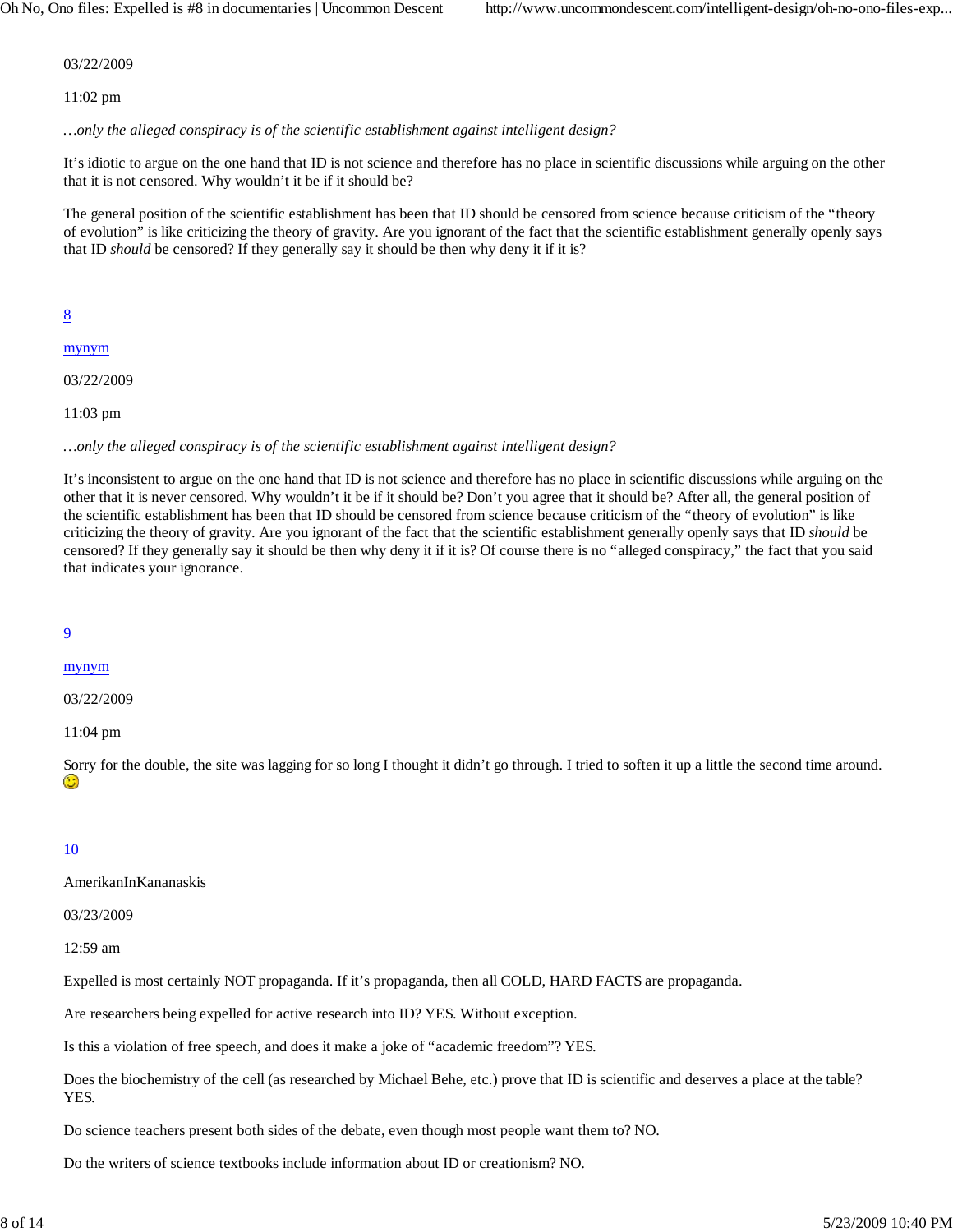Does Darwinism lead to racism and genocide? YES.

Most people believe creationism or ID. They should be discussed openly at all levels of education.

Which of these points do you debate?

#### 11

Vladimir Krondan

03/23/2009

6:50 am

*Does Darwinism lead to racism and genocide? YES.*

There is so much evidence connecting famous Darwinians and eugenics; Expelled bareley scratches the surface. In fact, even this is just the tip of the iceberg:

Darwinism-Eugenics

#### 12

eintown

03/23/2009

7:35 am

If O'leary and Amerikan are correct, then money is funneled away from pro-ID science:

*Nothing to do with the facts. But everything to do with the best way to keep humans under their control and wring tax money for projects aimed at proving their talking points.*

*Are researchers being expelled for active research into ID? YES. Without exception*

Lets assume that is true. Then why doesn't the Discovery Institute or the Templeton Foundation sponsor ID research? Surely the DI who is so involved in the legal battles of ID and is for most part the public face of ID set-up a ID lab?

If an institute is anti ID, why must they sponsor ID research. Surely the pro-ID organizations must take the initiative.

**It appears that the only time science enters ID, is when proponents dissect other research, but not conduct any for their own.**

#### 13

R. Martinez

03/23/2009

1:56 pm

David Kellogg (#6): **"I certainly don't think the widespread dismissal of ID by mainstream science is a conspiracy. I think it's a consequence of ID's failure to do science."**

Extreme ignorance or naivete.

The main claim of Darwinism is that ID is absent from nature—that's why evolution is necessary. Evolution accepts unguided material causation. ID accepts the exact opposite: guided or Intelligent causation.

If Darwinists were to accept ID then they would be admitting that evolution is false, refuted. So there is a conspiracy against ID; their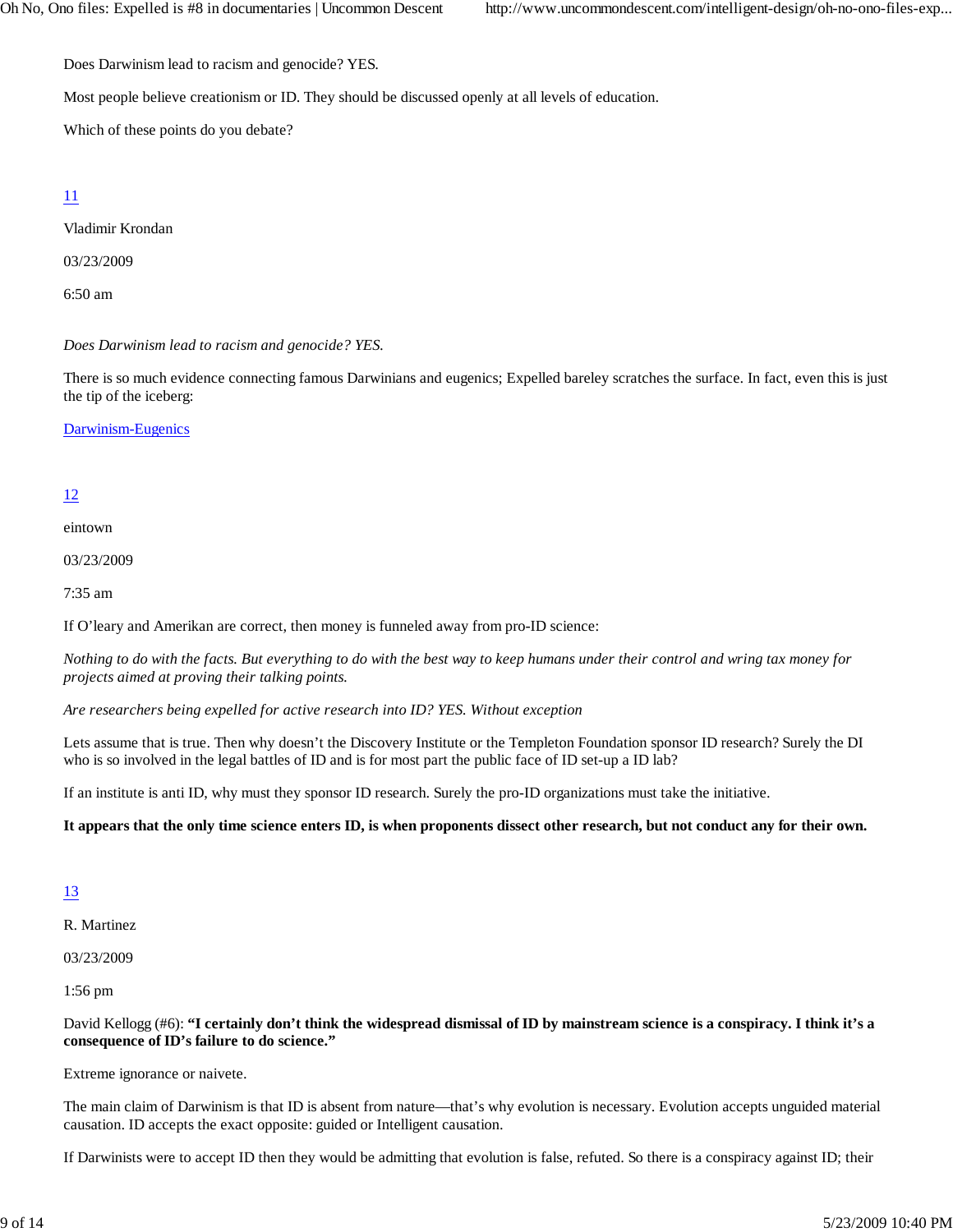livelihoods depend on it.

#### Ray

## 14

#### Joseph

03/24/2009

7:18 am

Yup David Kellogg thinks that heavy reliance on father time and magical mystery mutations is "science".

Oh well some people will believe anything….

## 15

#### **Joseph**

03/24/2009

7:20 am

A very good article on this c an be found: **Exposing "Expelled Exposed"**

#### 16

eintown

03/24/2009

7:58 am

David Kellog pointed out "ID's failure to do science". Then two posters claimed he is talking nonsense by calling him ignorant. Now, if that is so, why didn't those people in [13] and [14] address David's claim rather than insult him?

## 17

David Kellogg

03/24/2009

8:12 am

moderators, I do hope you let this through: It is entirely relevant to the question.

eintown [17], it's a good question but can be easily answered when you consider the two involved. Joseph has a long tradition of insulting me: on his own blog he's been fairly vicious. If he were using the same language against a pro-ID person on his own site, he'd never be allowed to post here. Ray, on the other hand, seems to be an equal-opportunity insulter. He's the Don Rickles of Uncommon Descent, only without the funny.

## 18

jerry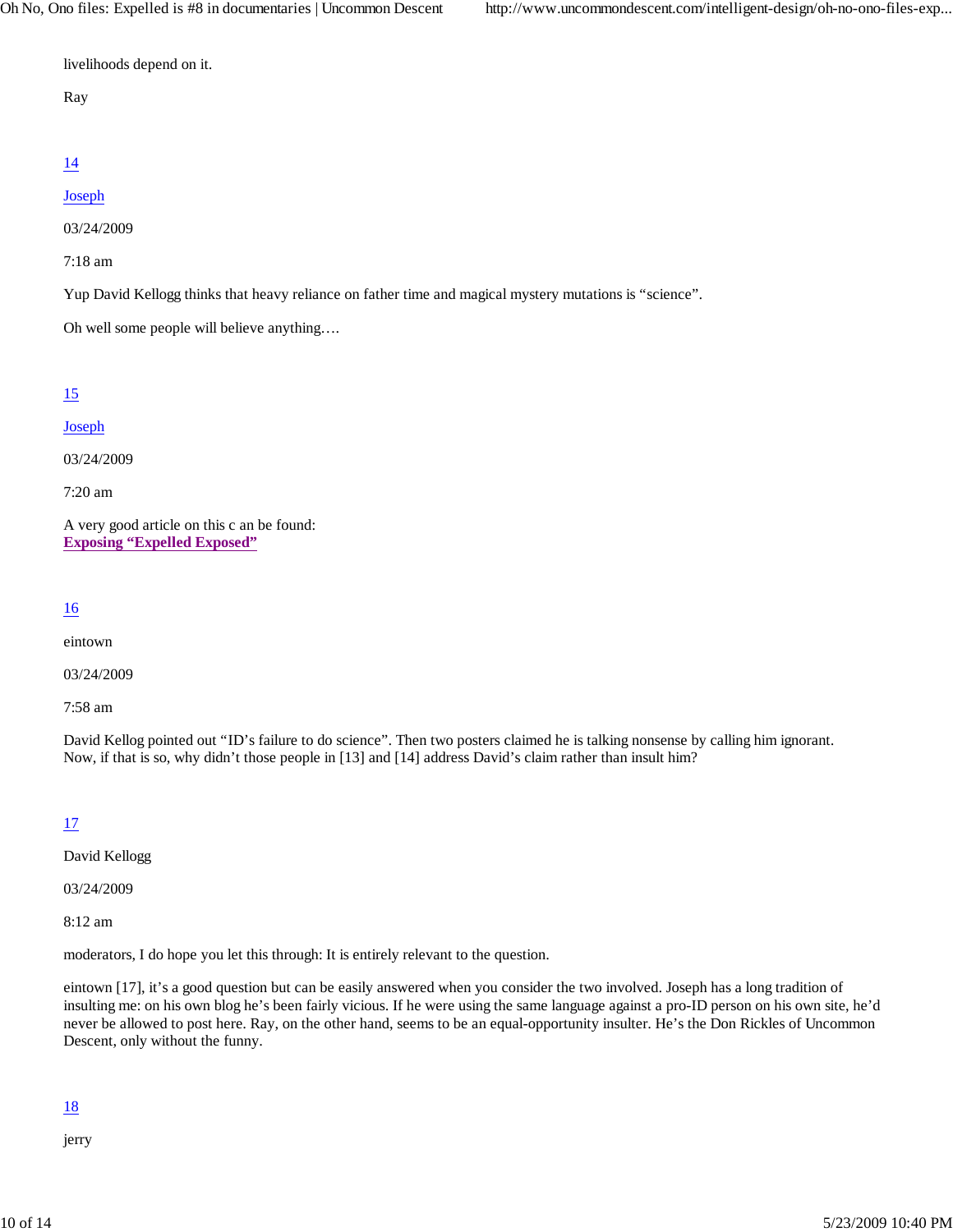03/24/2009

10:03 am

We have examples of the echo chamber here. "ID is not science, ID is not science, ID is not science, ID is not science, etc, etc, etc." I can see why Arthur left. He should have gone to the thread "Who is the designer?, Who is the designer?, Who is the designer?, Who is the designer etc, etc, etc."

But maybe Arthur did not see the thread, "How much CSI does it have, How much CSI does it have, How much CSI does it have, How much CSI does it have, etc, etc, etc" or "How do you define FSCI, How do you define FSCI, How do you define FSCI, How do you define FSCI, etc, etc, etc."

Yes there are some echos here and is has gotten much louder recently. All the questions in these echos have been answered but the echo goes on as those who do the echoing seem not to be able to understand the answers.

One wonders. Why do they continue to stay? To get answers. To learn about ID when they say they are not getting answers. If a person is not getting answers some place then you would think they would move on. Why frustrate yourself trying to learn something that has no answer. Yes, why does the echo chamber stay?

#### 19

David Kellogg

03/24/2009

10:39 am

jerry [19], that's kind of poetic. (By the way, this may arrive a day late because I'm in moderation. Please, moderators, unshackle me.)

An observation and an answer.

Observation: there are at least two echo chambers here, pro-ID and anti-ID. There is also a certain amount of conversation that happens among and between those chambers. A key difference is that the rude pro-ID folks are free to say what they want, while any rudeness from the anti-ID side gets that person stuck in moderation, with posts appearing late and buried behind others that have appeared more recently and instantly. Moderation does effect a kind of silencing.

Answer: why am I here? To learn how pro-ID people think. Or rather, to remember how. For I was once a YEC, than an OEC, then a TE, and now I'm committed to naturalistic evolution. I was never an ID person per se, but I was a fellow traveler, as it were.

But while I think ID is completely wrong, I disagree with Richard Dawkins that people who don't believe in evolution are necessarily ignorant, stupid, insane, or wicked. Some are, but so are some of every stripe. Rather, I tend to think that ID has a kind of coherence for those who hold it. I'm trying to understand how that happens, and also how conversations break down — how and why people in this debate talk past each other. So while my allegiances are clear, my reasons for being here are primarily observational.

#### 20

JayM

03/24/2009

10:49 am

Jerry @17

We have examples of the echo chamber here.

"You keep using that word. I do not think it means what you think it means."

There is an example of an echo chamber here, but it's not what you're claiming it is. The echo chamber is what is left after you ban or permanently moderate everyone who asks difficult questions.

One wonders. Why do they continue to stay? To get answers. To learn about ID when they say they are not getting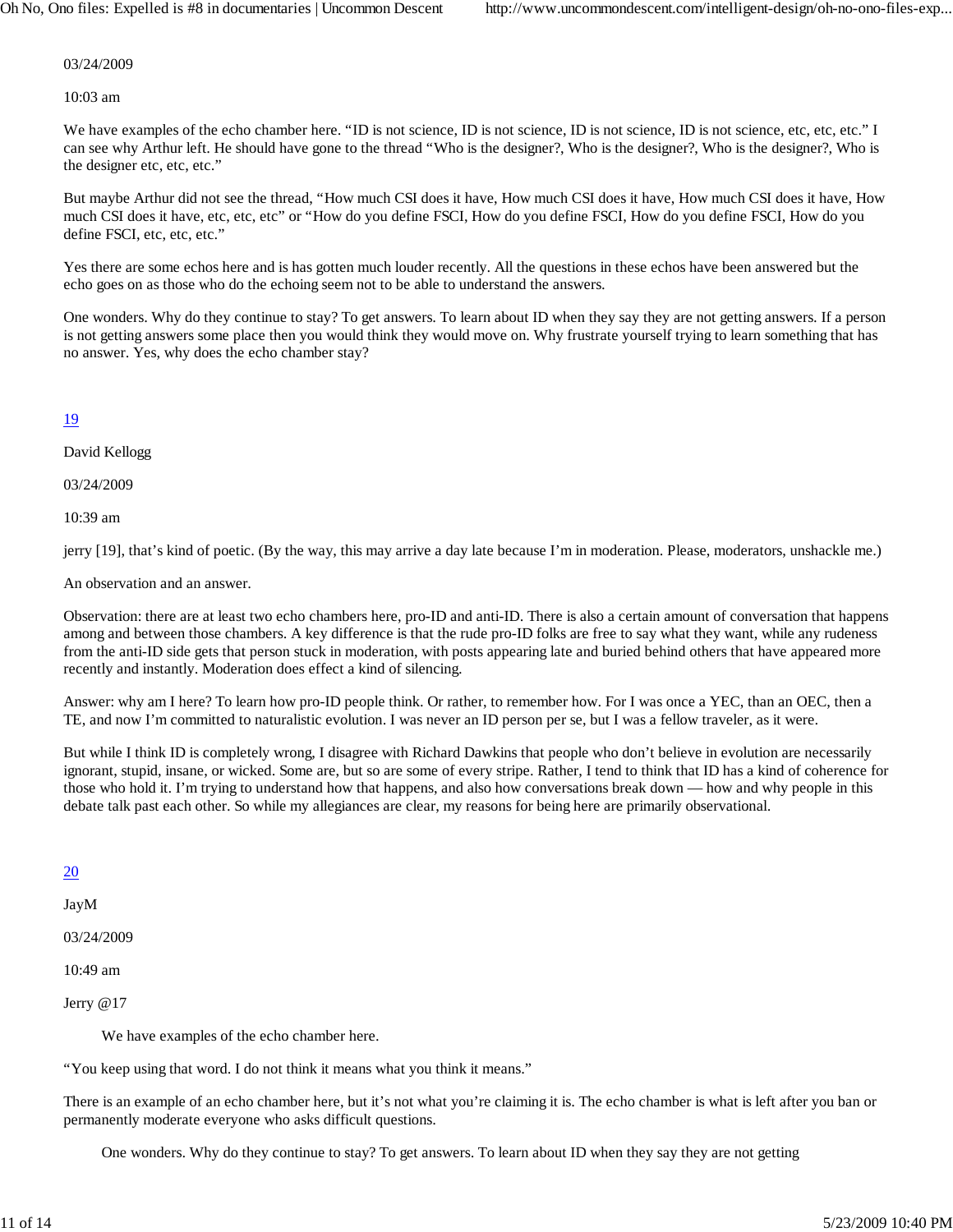answers. If a person is not getting answers some place then you would think they would move on. Why frustrate yourself trying to learn something that has no answer.

So you admit that you have no answer to Reciprocating Bill's simple question. Thank you for your honest.

If you do ever come up with an answer, I invite you to the threadon talk.origins where I have challenged Upright BiPed to support the claim that ID is a scientific theory. Thus far he has failed to respond. I'm sure he's busy and not simply afraid of debating in a venue where neither of us can be banned.

JayM

#### 21

kairosfocus

03/24/2009

12:25 pm

Ein:

This, below, is the problem. Namely, here is how all too many define science today:

It is not that the methods and institutions of science somehow compel us to accept a material explanation of the phenomenal world, but, on the contrary, that we are forced by our a priori adherence to material causes to create an apparatus of investigation and a set of concepts that produce material explanations, no matter how counter-intuitive, no matter how mystifying to the uninitiated. Moreover, that materialism is absolute, for we cannot allow a Divine Foot in the door. {Lewontin, NY Review of Books, 1997. Since made dogmatically "official" by the C21 magisterium — NAS, NSTA, NCSE, judge Jones, the new atheists, et al . . .]

This is blatantly false to history [Kindly go read Newton's General Scholium to his Principia -- greatest modern scientist, and greatest scientific work respectively], to basic phil of sci and to the facts on the ground. And indeed, one of the greatest and most challenging works of science as a civilisation-shaping movement being done by the design movement in our day is to rescue it and its methods from the ones who so blatantly want to subvert it from the unfettered (but intellectually and ethically responsible) pursuit of the truth about our world based on evidence and cogent argument.

And, oh yes, despite the best efforts of the new magisterium, there is a steady stream of papers that are leaking out around the edges of the censorship just captioned above. As a matter of fact, the recent Durson paper proves something else too: a  $p/g$  student is lead author, as a part of his work towards a biophysics PhD in Toronto. The magisterium has failed to prevent the emergence of a new generation of scientists getting qualified in ID studies. Jut, they have displaced that work out of the USA. And since ID connects to the theory of inventive problem solving and technological evolution; and to serious codes and ciphers issues, that just may have some serious long term consequences.

But, let us remember: there is an ongoing subversion of key institutions in our civilisation, and this mantra that "ID is not science" is part of it.

GEM of TKI

#### 22

eintown

03/24/2009

12:45 pm

Well, if one peruses the ID FAQ, question 3 ("ID does not carry out or publish scientific research") appears most appropriate to the line of questions from this post. Jerry claims [17] our enquiries into the state of ID science are naught but "echoes". So let's dissect the official statement regarding this issue on UD.

There are 4 short paragraphs to answer this question. However only the first is of any real use, as the rest claims ID research is blocked (I would refer you then to my question in [12]).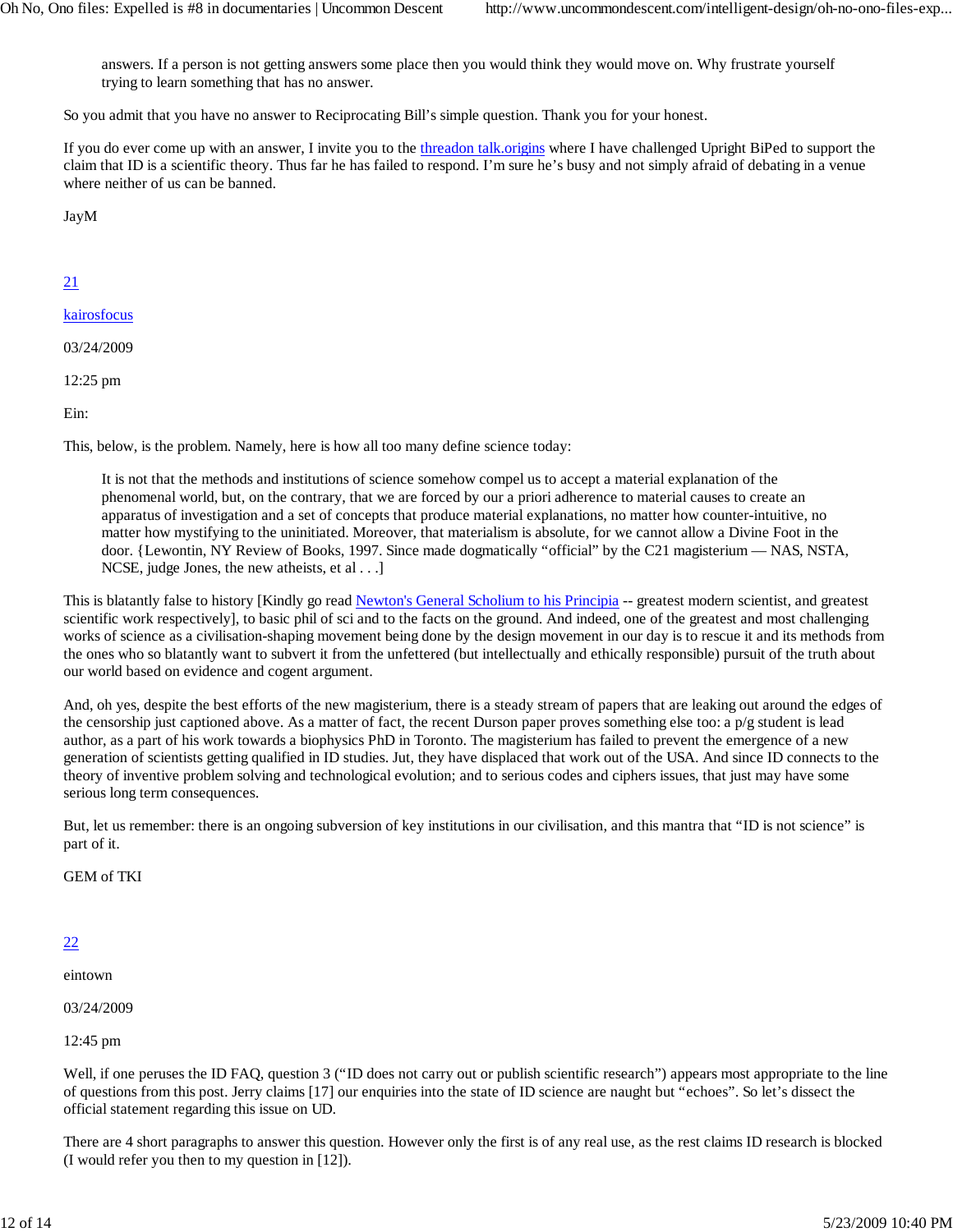The first paragraph links to "peer-reviewed & peer-edited scientific publications supporting the theory of intelligent design (annotated)". The introduction states that Darwinists claim that no ID work is published "in peer-reviewed scientific journals". The site claims this is untrue.

The first 3 featured articles were printed together in the book "Darwinism, Design, & Public Education". Toward the end another 3 articles in this book are mentioned.

(Meyer, 2004) was published in an obscure journal. However soon after a statement was made: "Contrary to typical editorial practices, the paper was published without review by any associate editor" and so was revoked." http://en.wikipedia.org/wiki/S.....ontroversy

(Lonnig in Dynamical Genetics) – this does not appear to be a journal.

(Wells, 2005). Rivista di Biologia/Biology Forum is a platform for young earth creationists and so it does not represent mainstream science; and is certainly not internationally respected. http://scienceblogs.com/strang.....ivista.php

(Minnich and Meyer, 2004) - Proceedings of the Second International Conference on Design & Nature – not a journal.

Then comes 9 pro ID books.

(Voie, 2006) Published in a suspicious non peer reviewed journal. Suspicious since the editor has published over 300 papers since 1994. http://platformers.net/2008/12.....bly-wrong/

(Davison, 2005) Rivista di Biologia/Biology Forum 98. See above.

(Behe and Snoke, 2004). Peer reviewed journal. But do not speak about ID

(Lönnig and Saedler, 2002). Peer reviewed journal. Do not explicitly mention design.

(Chiu and Lui, 2002). Peer reviewed journal. Mention SCI but do not agree.

(Denton, 2002). Peer reviewed journal. Do not mention ID and refer to natural law.

(Axe, 2000 and 2004). Peer reviewed journal. However does not challenge evolution and Axe claims his work is not pro ID.

http://www.talkorigins.org/indexcc/CI/CI001\_4.html

(Lönnig, 2004) this does not appear to be a journal.

(Sewell, 1985) Book. Not pro ID.

4 articles from a book "debating design"

Book "mere creation: science, faith & intelligent design"

5 articles publishes in peer reviewed philosophy journals.

#### **Tally.**

**Books: 13 (-1 as not pro ID) = 12**

**Journals: 15 [-5 (philosophy journals); -5 (are not explicitly pro ID)] = 5 (however these papers are found in obscure, controversial, journals).**

**Other: 3**

**So out of the total cited (with many repeated) there are 31 sources. Of which 15 (half) are journal articles and only (probably 2/3) are ID papers. So only 10 articles are published in "in peer-reviewed scientific journals" which the Discovery Institute believes to be a large amount for 2 decades. And with the controversy that surrounds many of the papers, the number 10 seems highly unlikely. So Jerry, that is why there is an echo.**

#### 23

kairosfocus

03/24/2009

12:59 pm

Ein:

You are leaving off one key little thing: the magisterium; the one we just documented.

If you impose or support censorship and career busting on no good grounds — and the cases of Gonzalez [was it near 70 papers?] and that of Sternberg [there is a whole other side to the story on that PBSW paper you are not seeing] are just the tip of the iceberg — then you have no grounds to complain that the censorship works.

You cannot impose or support oppression and then plead that the victims are to blame.

GEM of TKI